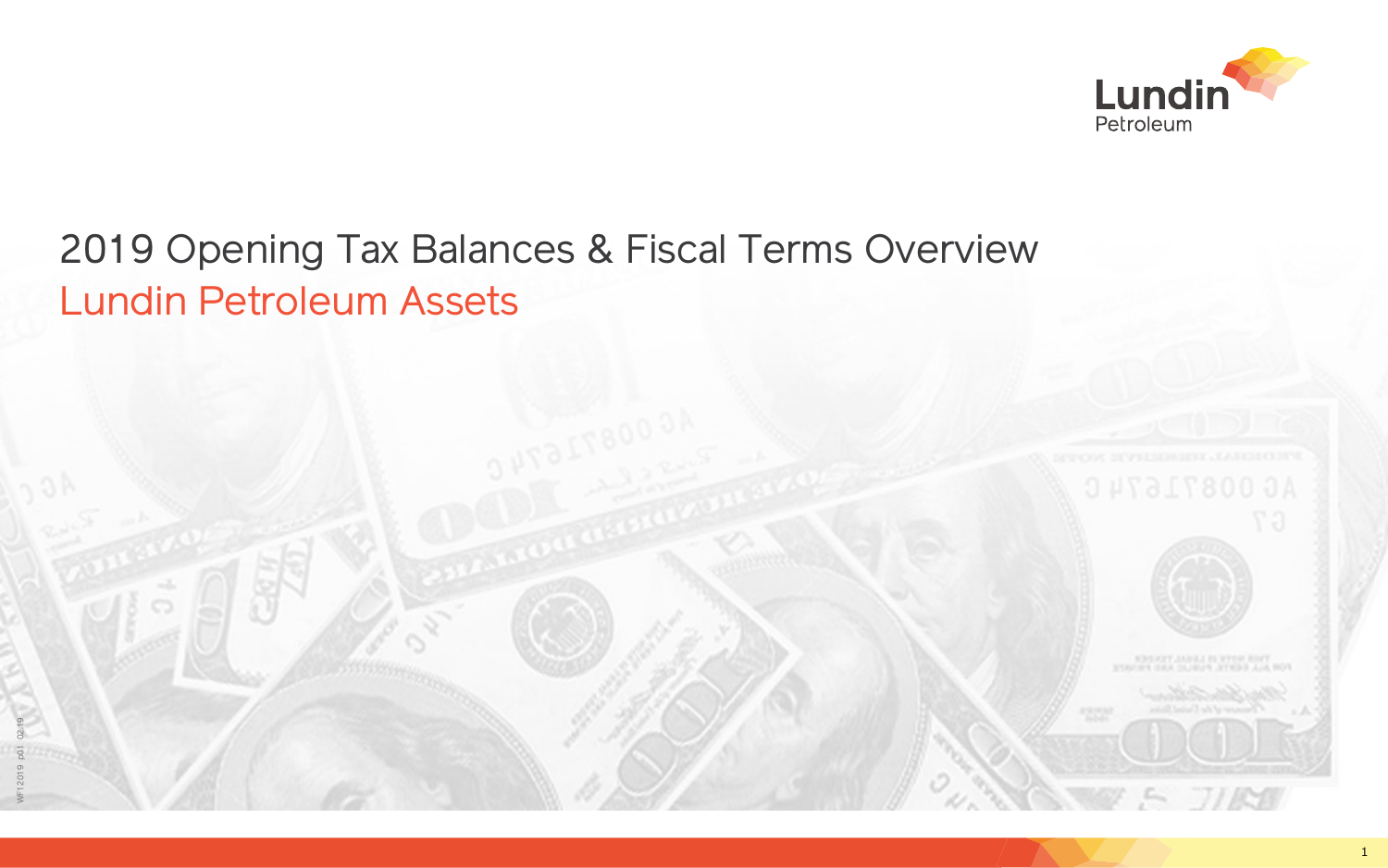# **Disclaimer** Economics Assumption

### All balances as at 01.01.2019

This information has been made public in accordance with the Securities Market Act (SFS 2007:528) and/or the Financial Instruments Trading Act (SFS 1991:980).

### Forward-Looking Statements

Certain statements made and information contained herein constitute "forward-looking information" (within the meaning of applicable securities legislation). Such statements and information (together, "forward-looking statements") relate to future events, including the Company's future performance, business prospects or opportunities. Forward-looking statements include, but are not limited to, statements with respect to estimates of reserves and/or resources, future production levels, future capital expenditures and their allocation to exploration and development activities, future drilling and other exploration and development activities. Ultimate recovery of reserves or resources are based on forecasts of future results, estimates of amounts not yet determinable and assumptions of management.

All statements other than statements of historical fact may be forward-looking statements. Statements concerning proven and probable reserves and resource estimates may also be deemed to constitute forward-looking statements and reflect conclusions that are based on certain assumptions that the reserves and resources can be economically exploited. Any statements that express or involve discussions with respect to predictions, expectations, beliefs, plans, projections, objectives, assumptions or future events or performance (often, but not always, using words or phrases such as "seek", "anticipate", "plan", "continue", "estimate", "expect", "may", "will", "project", "predict", "potential", "targeting", "intend", "could", "might", "should", "believe" and similar expressions) are not statements of historical fact and may be "forward-looking statements". Forward-looking statements involve known and unknown risks, uncertainties and other factors that may cause actual results or events to differ materially from those anticipated in such forward-looking statements. No assurance can be given that these expectations and assumptions will prove to be correct and such forward-looking statements should not be relied upon. These statements speak only as on the date of the information and the Company does not intend, and does not assume any obligation, to update these forward-looking statements, except as required by applicable laws. These forward-looking statements involve risks and uncertainties relating to, among other things, operational risks (including exploration and development risks), productions costs, availability of drilling equipment, reliance on key personnel, reserve estimates, health, safety and environmental issues, legal risks and regulatory changes, competition, geopolitical risk, and financial risks. These risks and uncertainties are described in more detail under the heading "Risks and Risk Management" and elsewhere in the Company's annual report. Readers are cautioned that the foregoing list of risk factors should not be construed as exhaustive. Actual results may differ materially from those expressed or implied by such forward-looking statements. Forward-looking statements are expressly qualified by this cautionary statement.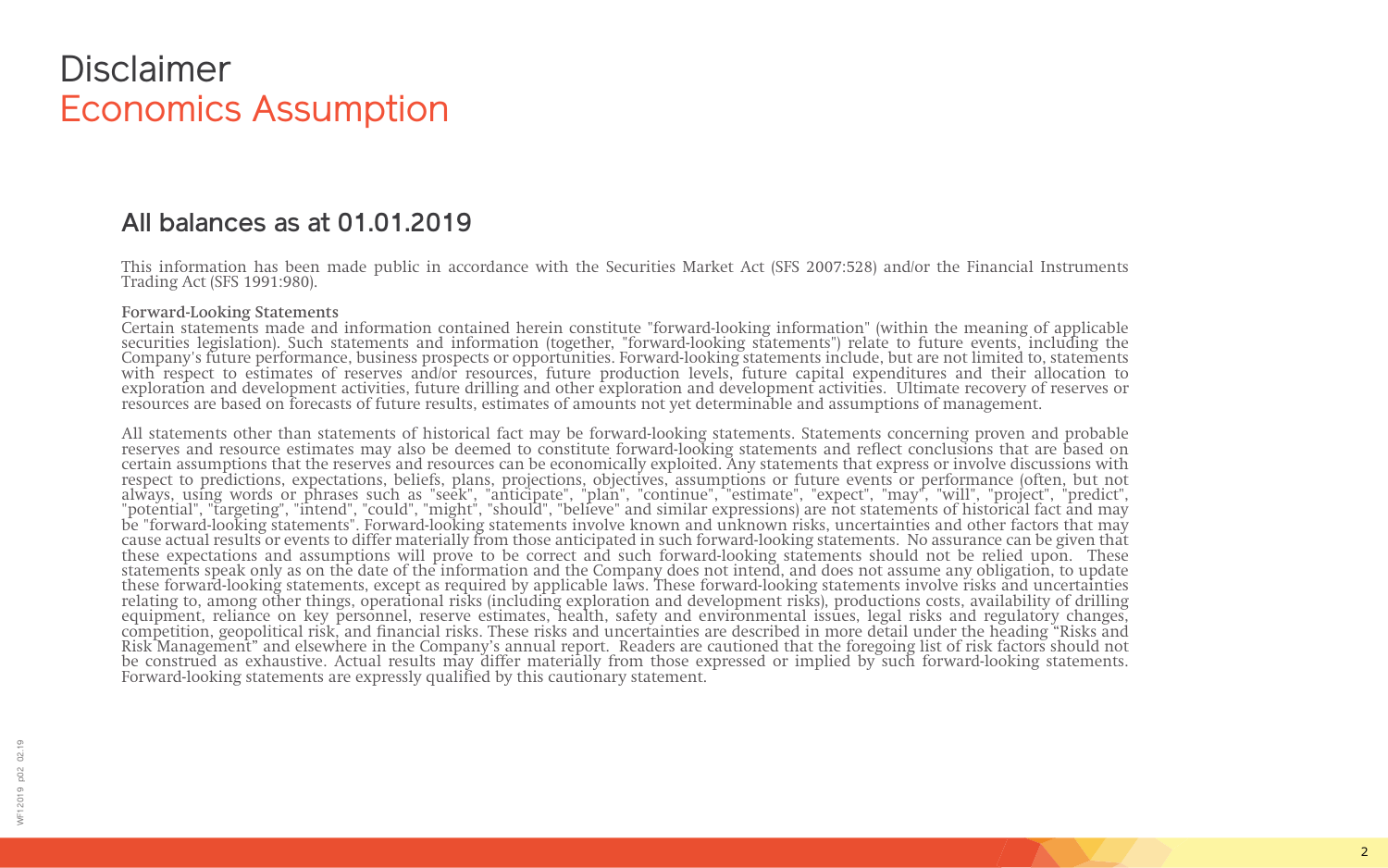# **Norway Overview**

- **E** Concession Regime
- Corporate Tax (CT) Rate: 22% (Previous 23%)
- **B** Special Petroleum Tax (CT) Rate: 56% (Previous 55%)
- **Payment Schedule for CT and SPT** 
	- For year 1; Paid in 6 equal installments; Year 1: August, October, December; Year 2: February, April, June
- E&A Tax Refund
	- For Year 1: Paid end Year 2
- Interest on Loss Carry Forward (LCF): 0.7% for 2017 (to be adjusted by govt in Feb 2019 for 2018)

### **Depreciation**

6 year straight line for CT and SPT base

## Duplift on SPT

- 4 year straight line for SPT Uplift
	- **22% for all CAPEX after May 2013-2016**
	- **21.6% for all CAPEX 2017**
	- **21.2% for all CAPEX 2018**
	- 20.8% for all CAPEX from 2019 onwards
- 30% rate continues to apply to some Historical CAPEX
- Interest on unused uplift carried forward: same as LCF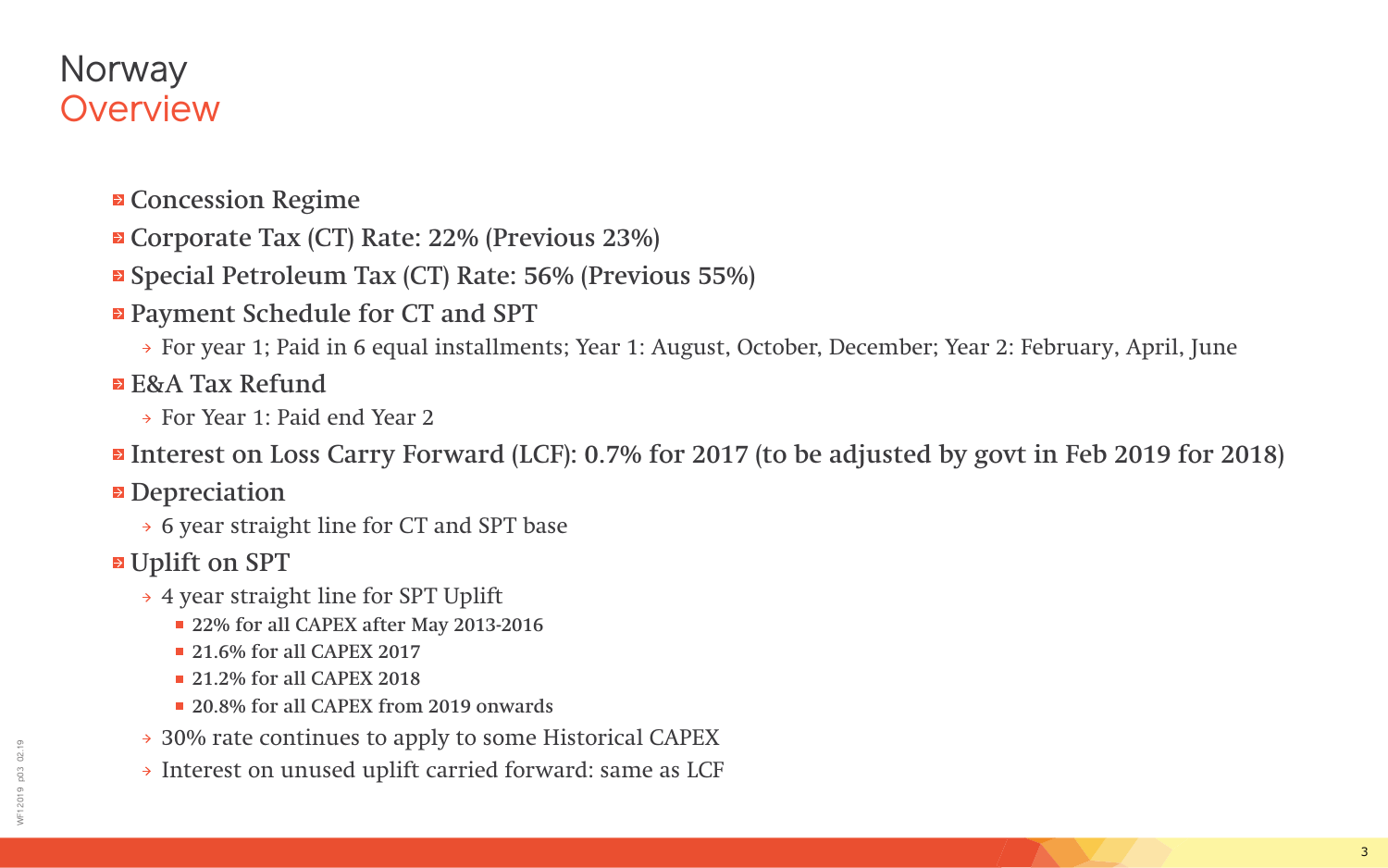# Norway Opening Balances

*(1) Rolvsnes Working Interest Assumption = 80%*

|                                                           |       |                          |       |                          | <b>Million NOK</b> |
|-----------------------------------------------------------|-------|--------------------------|-------|--------------------------|--------------------|
| Historic Capital Expenditure Net to Lundin Petroleum      | 2014  | 2015                     | 2016  | 2017                     | 2018               |
| <b>Total Expenditure</b>                                  | 6,807 | 7,396                    | 7,383 | 7,578                    | 5,493              |
| Subject to reduced Uplift (22%) (2017 21.6% / 2018 21.2%) |       |                          |       |                          |                    |
| Alvheim                                                   | 45    | 31                       | 29    | 154                      | 175                |
| Volund                                                    | 33    | 30                       | 155   | 278                      | 16                 |
| <b>Boyla</b>                                              |       | $\overline{\phantom{m}}$ |       | 4                        | 11                 |
| Gaupe                                                     | -     | $\mathbf{1}$             |       | $\overline{0}$           |                    |
| <b>Brynhild</b>                                           |       | 512                      |       |                          | -                  |
| <b>Edvard Grieg</b>                                       |       | $\qquad \qquad -$        | 1,539 | 1,534                    | 995                |
| Ivar Aasen                                                |       |                          |       | 39                       | 16                 |
| <b>Johan Sverdrup</b>                                     |       | 1,878                    | 5,292 | 5,539                    | 4,265              |
| Rolvsnes <sup>(1)</sup>                                   |       |                          |       |                          | 9                  |
| Luno II                                                   | -     | $\overline{\phantom{a}}$ | -     |                          | $\overline{7}$     |
| <b>Subject to 30% Uplift</b>                              |       |                          |       |                          |                    |
| Alvheim                                                   | 98    | 402                      | 270   |                          |                    |
| Volund                                                    |       | 13                       | 13    | 31                       |                    |
| <b>Boyla</b>                                              | 499   | 66                       |       |                          |                    |
| Gaupe                                                     |       |                          |       |                          |                    |
| <b>Brynhild</b>                                           | 1,208 |                          |       |                          |                    |
| <b>Edvard Grieg</b>                                       | 4,849 | 4,333                    |       | $\overline{\phantom{a}}$ |                    |
| Ivar Aasen                                                | 76    | 130                      | 86    |                          |                    |

|                                             | <b>Million NOK</b> |
|---------------------------------------------|--------------------|
| 01.01.2019 Balances Net to Lundin Petroleum |                    |
| <b>SPT Tax Loss</b>                         | 2,860              |
| CT Tax Loss                                 |                    |
| E&A Refund Paid Nov 2019                    |                    |

4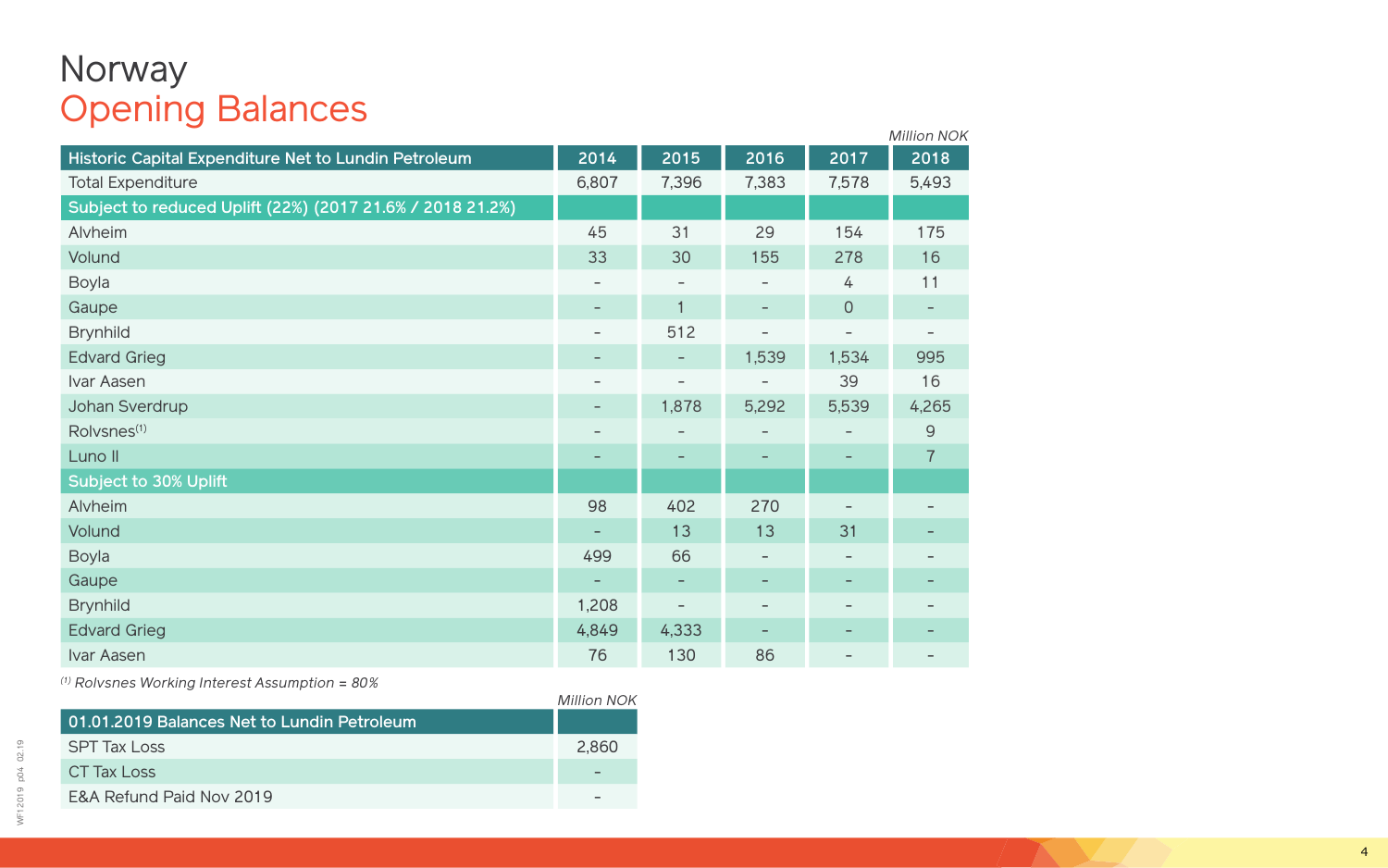**CT** loss carry forward from current year **Prior years CT losses carries forward** 

**Remainder exploration tax refund Prior years CT losses carries forward** 

# **Norway** Corporate Tax



Remainder of prior year CT losses carries forward